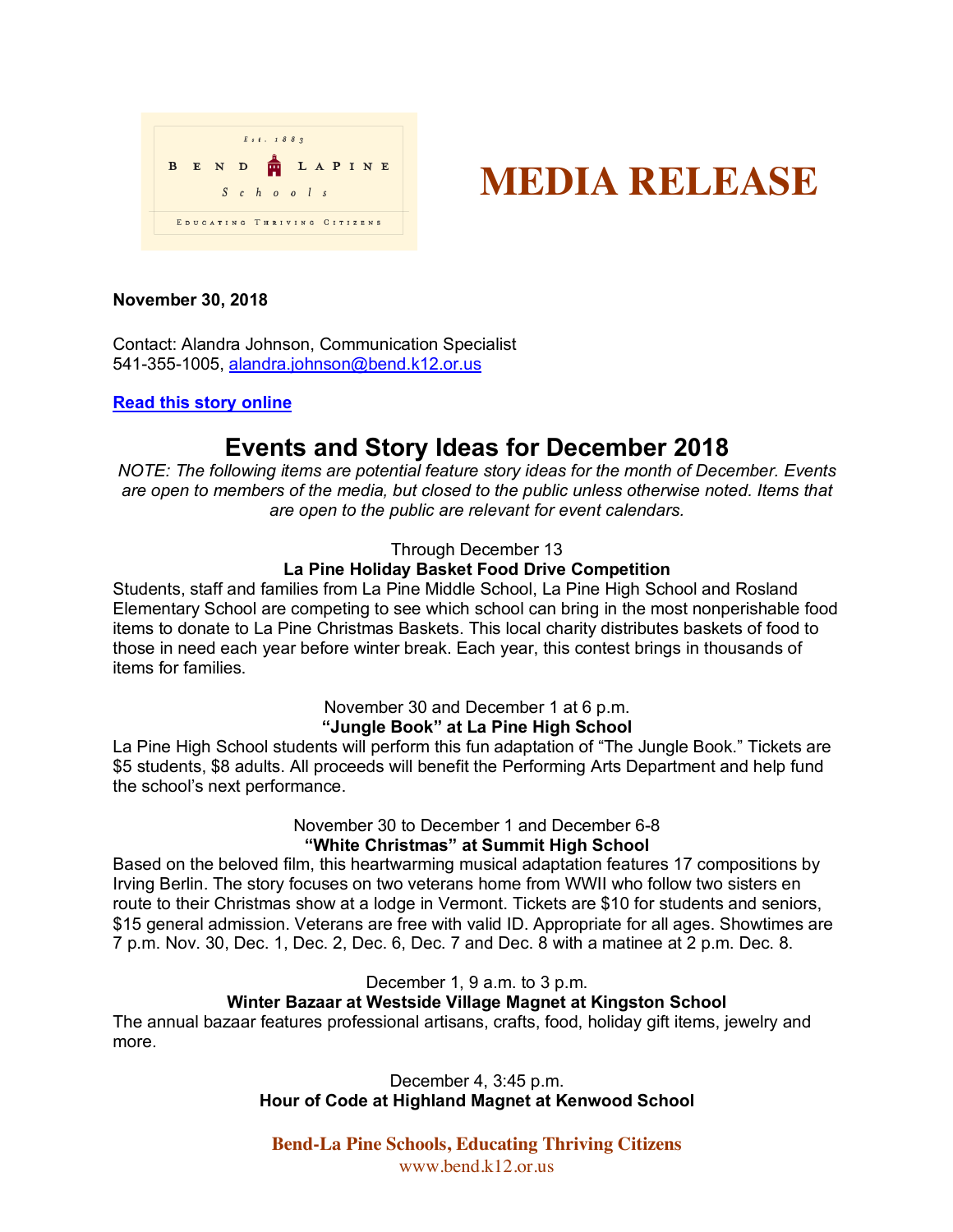Highland will host an Hour of Code session for second- to fifth-graders as part of Computer Science Education Week.

#### December 4 and 6, 4:30 to 6:30 p.m.

#### **Attendance Area Map Open House and Preview**

Community members are invited to attend one of two upcoming open house style public meetings to review new attendance area maps options and share input with members of the Attendance Area Review Committee — Tuesday, Dec. 4 from 4:30 to 6:30 p.m. at Sky View Middle School or Thursday, Dec. 6 from 4:30 to 6:30 p.m. at Pacific Crest Middle School Map options and a survey will also be available online beginning Dec. 4 at www.bend.k12.or.us/boundaries

#### December 4, 6 p.m.

#### **Band and Choir Concert at La Pine High School**

Free and open to the public.

#### December 4, 6 p.m.

#### **Social Media Parent Night at Pacific Crest Middle School**

Parents and guardians are invited to learn about social media and peer relations from the Pacific Crest counselors. Attendees will engage in discourse with fellow parents, ask questions, and develop skills to talk with your teens in a constructive way that provides open and honest conversation that supports their development of positive peer relationships.

#### December 5 at 2:15 p.m. and December 12 at 11 a.m.

# **Waste Audits at Lava Ridge Elementary School and Realms High School**

Students will work alongside Jackie Wilson, sustainability coordinator with the Environmental Center, to conduct an audit of the school's waste. Contact Wilson for details: jackie@envirocenter.org

#### December 5 and 12

#### **Winter Art Workshops at Elk Meadow Elementary School**

Elk Meadow Elementary School, which is an Art Focus school, will host school-wide art workshops featuring a variety of disciplines for students.

#### December 5, 7 p.m.

# **Winter Band Concert at Mountain View High School**

Free and open to the public.

December 6, 1:45 p.m. **Lip Sync at La Pine Middle School**

Staff and students showcase their talents during this fun event.

# December 6, 6 p.m.

# **Celebration at the Station at Silver Rail Elementary School**

Silver Rail families are invited to a kindergarten holiday concert, cookies, cocoa, visit with Father Christmas and multicultural booths.

#### December 11, 5:30 p.m. **Evening of Music at Pacific Crest Middle School**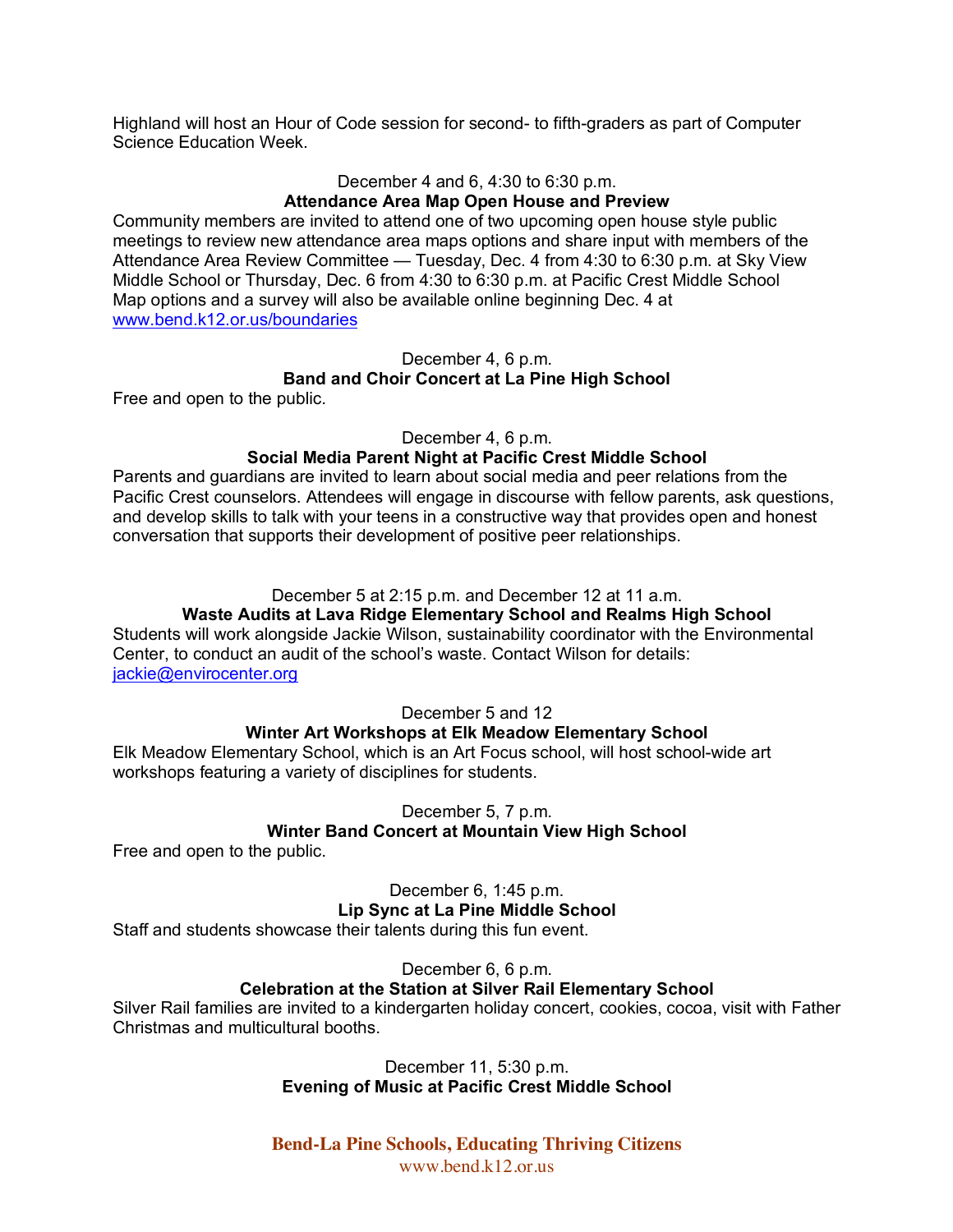Orchestra concert at 5:30 p.m.; choir concert at 6:30 p.m.; band concert at 7:30 p.m. Free and open to the public.

#### December 13, all day

#### **William E. Miller Elementary School Students Deliver Thank Yous to Community**

Third-graders are currently making thank you cards they will deliver into the community on Dec. 13. The students will sing a song and deliver the cards to a local retirement center, a fire station and the Education Center. For the schedule, contact 541-355-2500.

# December 13, 8 a.m.

# **Coffee at Cascade Middle School**

Families are invited for coffee and refreshment with school administrators to learn more about what's happening at Cascade.

#### December 13, 6 p.m.

# **Beginning Band, Choir and Orchestra at Cascade Middle School**

Free and open to the public.

#### December 14, time TBD

# **William E. Miller Elementary School Students Give to Humane Society**

Kindergarteners and first-graders are collecting and creating cat and dog toys to give to the Humane Society of Central Oregon. The local nonprofit will visit the school to receive the gifts from the students on Dec. 14

#### December 14, 2:55 p.m.

#### **Thriving Citizens Assembly at Bear Creek Elementary School**

Each class will recognize a student who demonstrated kindness and generosity in an outstanding way, as a culmination of the school's social and emotional learning efforts around those character traits.

### December 17-21

#### **Holiday Shoppe at Rosland Elementary School**

Through kindness and good behavior students at Rosland are currently earning Holiday Bucks that they will be able to use to "shop" at the Holiday Shoppe at the school. All the of the items are donated from community members.

#### December 18, all day

## **Holiday Store at Three Rivers School**

Through kindness and good behavior students at Three Rivers are earning Otter Bucks that they will be able to use to "shop" at the Holiday Store at the school. All the of the items are donated from community members.

## December 18, 9 a.m. to 1 p.m.

#### **Middle School Computer Science at OSU-Cascades**

Students from La Pine Middle School and Three Rivers School will take a deep dive into computer science and coding during a special event at Oregon State University – Cascades Campus. Contact Scott McDonald for details scott.mcdonald@bend.k12.or.us

#### December 18, 6 p.m.

**Intermediate Band, Choir and Orchestra Concert at Cascade Middle School** Free and open to the public.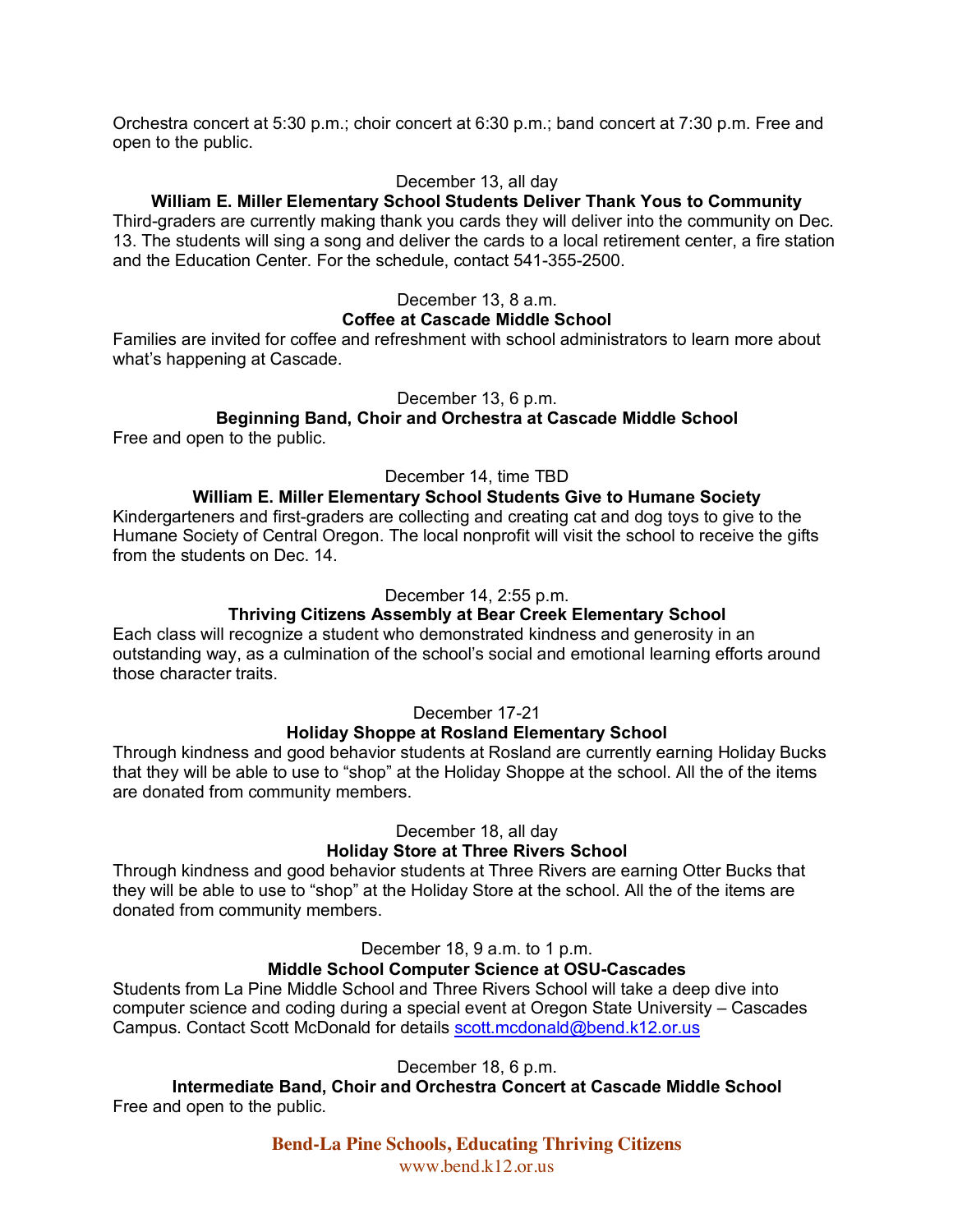# December 18, 7 p.m.

# **Winter Celebration Choir Concert at Mountain View High School**

Free and open to the public.

December 19, 6 p.m.

# **The Nutcracker at High Lakes Elementary School**

Fourth-graders perform this holiday classic.

December 18, 6 p.m.

**Advanced Band, Choir and Orchestra Concert at Cascade Middle School** Free and open to the public.

December 20, all day

# **Gifts Galore at Highland Magnet at Kenwood School**

Gifts Galore is an indoor sale for and by students in support of Highland's Sparrow. Each student may bring up to \$5 to purchase gifts for loved ones, while older students are on hand to help wrap gifts.

December 20, 5 p.m.

# **Winter Solstice Performance at Westside Village Magnet at Kingston School**

Performances by students, dinner and parent discussion.

December 21, 1 to 3 p.m.

# **Winter Solstice Celebration at Westside Village Magnet at Kingston School**

Students celebrate the winter solstice season with hands-on crafts, baking, service learning and more.

December 21, before school

# **Staff Serve Up Breakfast at La Pine High School**

Staff members serve the student body breakfast before school as a way to celebrate the last day of school before winter break.

# **Looking ahead:**

- Jan. 2 Choice Options applications open
- March 1 Attendance Area Change Request Due

Other story ideas:

**Volunteer elves:** Summit High School theater students are volunteering to serve as elves with Santa at the Old Mill District — helping youngsters and gaining theater experience. **Food Drives Underway:** Many schools host food drives to collect items to give to local food

banks. Participating schools include: Buckingham Elementary School (just collected more than 1,000 items); Cascade Middle School; Elk Meadow Elementary School (Dec. 3-19); Highland Magnet at Kenwood School; La Pine High School (through Dec. 14); La Pine Middle School (through Dec. 13); Mountain View High School;

Ponderosa Elementary School (ongoing efforts with Bend Food Project);

**Giving Trees Underway:** Many schools have a form of giving trees for families in need including: High Lakes Elementary School (through Dec. 10); Ponderosa Elementary School; William E. Miller Elementary School (for Ronald McDonald House); Mountain View High School; Westside Village Magnet at Kingston School;